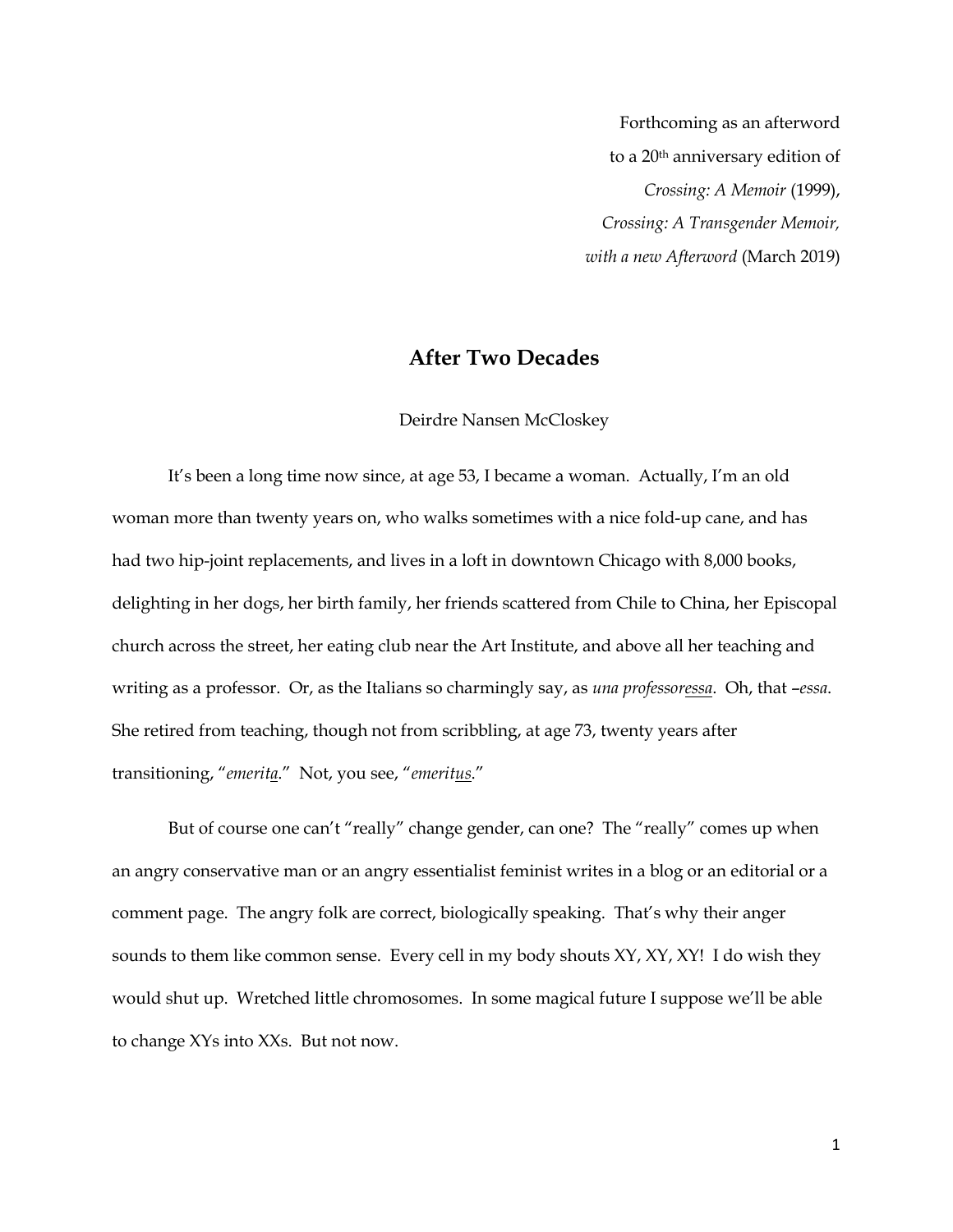And more importantly a gender changer age 53, as I was in 1995, can't have had the history of a born girl and woman. She cannot have had the good and the bad experiences of girlhood and motherhood and the rest. No science can change her life history. It's the same for a born female going the other way, to male—which by the way seems on recent evidence to be about as frequently desired as male to female. The singer and actress Cher's son, for example. Neither way is all that frequent—maybe one in every 400 or so births. It is much less frequent than, say, gayness, with which it is chronically confused. Yet the desire to change gender is in fact vastly more common than the crazy guess in the dark ages of the 1960s that psychiatrists confidently proffered, of one in every 20,000 births. Upshot? You yourself know a transgender person, whether she has transitioned or not. The probability of me meeting another transgender person among any group of 25 people is not 25/400, say, which is merely 6.25%, but 50-50. It's called The Birthday Paradox, and it's why, when I first went to my little progressive Episcopal church in Chicago, there was someone going the other way, female to male, and a few years later another one.

Whoops, sorry, I'm drifting into statistics. An economist and historian who believes that many scientific questions, if not all of them, turn on "How Much" is liable to drift that way. But frequencies aside, a girl's life is not the same as a boy's, and I had a normal boy's life, and the advantage in a macho field like economics of being a man for half of my academic career. The question of what you are is qualitative, not quantitative. What sort? What life? What team? In late 1995, I chose to switch teams.

I do not want to sound unreasonably essentialist. Genders massively overlap. We're human or American or raised in Boston. People, whether male or female, born like me in the United States to white middle-class parents in 1942 share a great deal. It's what makes high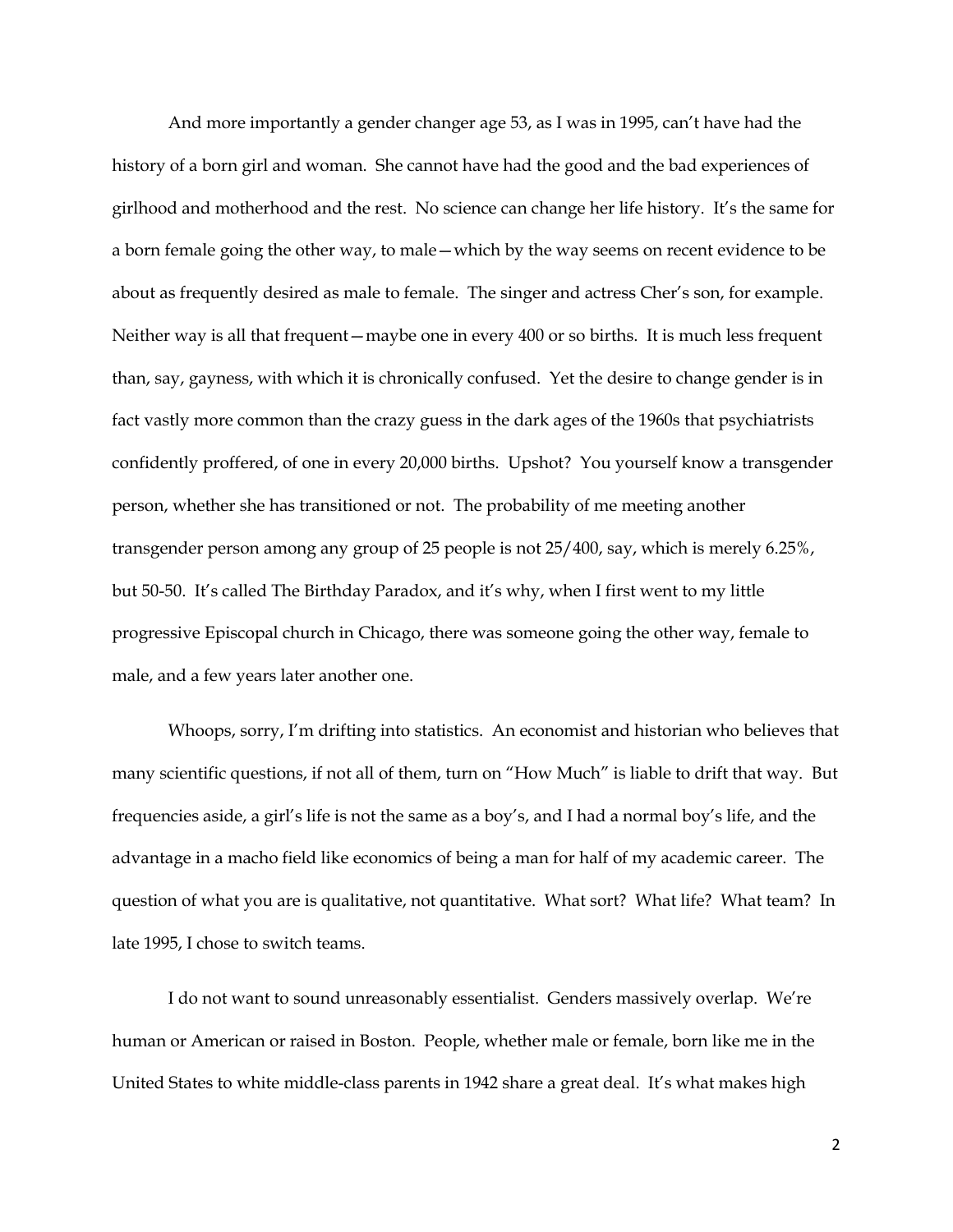school and college reunions so nice, a renewal of old friends with so many old experiences in common. My mother born in 1922, says that she prefers to hang out with "people who danced to Harry James," a 1940s bandleader.

My woman's life since 1998, when *Crossing* finishes its account of the crazy three years 1995-1997 of my transition, has been that of a teacher and writer . . . and daughter and sister and girlfriend. Such a life in a free country can be achieved, aside from those pesky chromosomes and former life experiences. Thank God. Without the change I would have become by now a quite horribly miserable old man, enviously watching Oprah's gender shows (Deirdre appeared on one in 2000) and the sweet and profound movie *TransAmerica* (2005) and Caitlin Jenner coming out in all her refreshed glory.

§

What questions, then, after *Crossing*?

Has your marriage-family come around?

No.

If you are one of the angry folk you will say, "Serves you right. You did a terrible, selfish thing to your wife. And your two grown children have righteously taken her side. Good for them." A handful people have said such things to me, and a few more probably feel so. I guess my marriage family feels it still, two decades on. But I don't know what is meant by "selfish" here. I guess the angry folk believe I changed for pleasure rather than happiness. Are those two the same? Worth thinking about, I reckon.

Or the angry folk say, "You were false, desiring to be a woman while married to one. You lied." No I didn't. I loved the love of my life truly and utterly normally and faithfully, and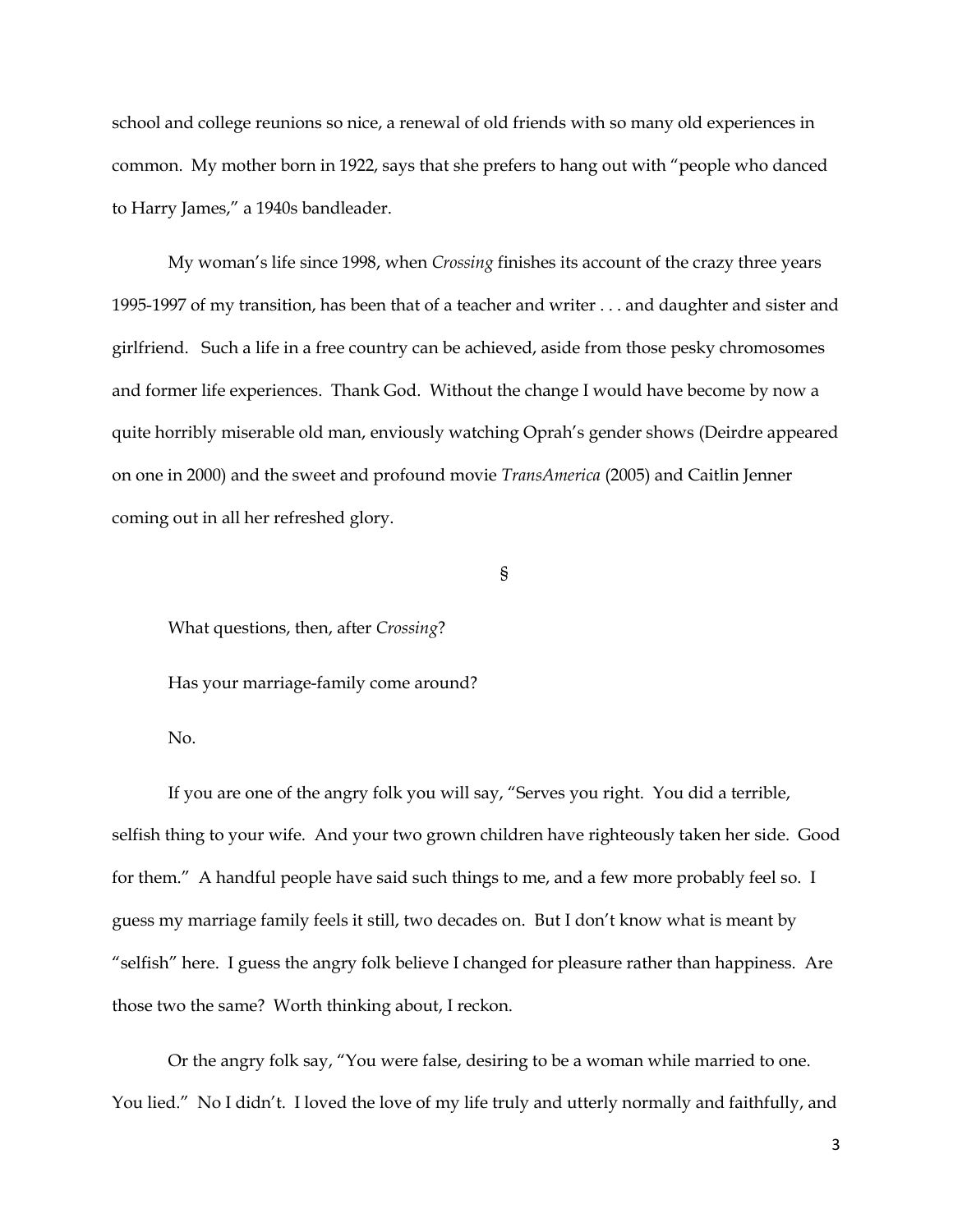suppressed that other desire. People do, routinely. They're complicated. It's a Romantic fallacy to think that people have simple and eternal essences. They change. In a free society, shouldn't they be allowed to? Tell me.

My wife soon remarried, and lives with her new husband and still enjoys the square dancing she and I loved in the last five years of our happy if sometimes tempestuous thirty years of marriage. Bless 'em. She's not spoken to me. In that autumn of first realization in 1995 I left to my wife—stupidly, husband-style—the task of telling my children, my grown son and my college-freshman daughter. Women do emotional work, Donald must have thought, if he thought at all, which I don't recall he did. I should have gone myself in Donald drag to my children. Not that gender change is a theorem, to be "explained" with the snap shut of a proof. It's a story, and in October 1995 it was in the middle of Act 1. But my confused and selfabsorbed neglect was an awful mistake.

My daughter still lives in the Midwest; she is married and has a child. I've told in *Crossing* about how*,* a year later*,* when she was still in college, I saw her that one time, very early in my transition, a weeping father in a dress begging for a hug. My friend Patty had advised against the meeting, wisely. Later I occasionally wrote to her, fruitlessly, and a long time afterwards helped her financially. Her lone letter in reply said "Thanks for the money. I still don't want you in my life."

Why, my beloved, why, why? My love for your mother over a third of century had nothing false in it. My love for you was unconditional. Still is. Why throw away love with both hands? Yet when I tell my sad story to girlfriends they sympathize, and then come out with their own family stories, of how Uncle George said something unkind to Aunt Jane decades ago at Thanksgiving, and they have never spoken since. It seems a common human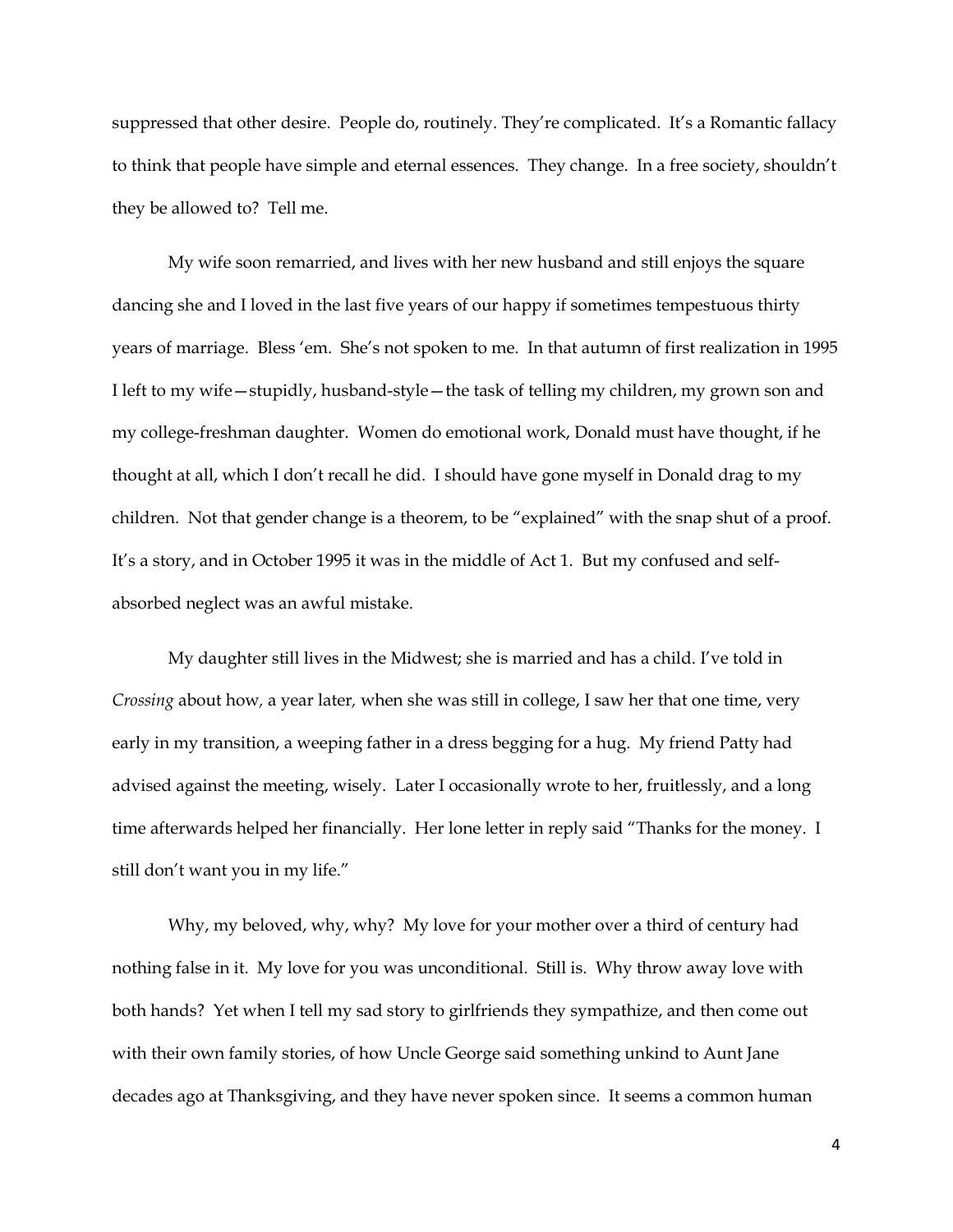story. An economist notes that love is scarce. The chances for love in this world are not unlimited. Better make the best use of them. Efficiency. Well . . . .

My son lives not too far from me. He too won't speak. None of my marriage-family, out to cousins, is permitted to speak to any of my birth family, out to cousins. Is my son enforcing the embargo with threats? I don't know. His wife's father, a professor of law whom I persuaded once to meet me at O'Hare airport, won't help, because he's afraid of losing his daughter. To what? Not to love or to tolerance of human change. Hmm.

In 2000 I had moved from sweet Iowa City to a new job at the University of Illinois at Chicago, deciding to live downtown. I learned that a neighbor on the very same hallway was also a well-known libertarian, someone who wrote blazingly on human freedom. True, I noted, he and his wife were strangely distant towards me. Odd. I heard that every month the man hosted a soirée of free-market types. Oh, nice. Natural for me, I thought. But a note I left suggesting I might join got no response. Hmm. Oh, well. I've got plenty to do.

Then one day I learned with a jolt from another libertarian economist that *son* came to the *very same* soirée, and knew that I lived thirty feet down the hallway. Good Lord. My Episcopal God was tapping me on the shoulder, hard. *In the same hallway*. Hope flared. Huzzah!! With the strange neighbor's help, surely, I thought, I can get back my marriage family, my children, my grandchildren. After all, the neighbor believes in freedom. True, my son had chosen not to knock on the door down the hall. But, well, hope. I left a wrapped copy of *Crossing* at the neighbor's door.

Next morning I opened my own door to get the newspaper. The package, unopened, lay on the welcome mat, a message scribbled on it, "We don't want to have anything to do with you." My breath stopped. I couldn't cry. Hope left as shockingly quickly as it had arrived. I

5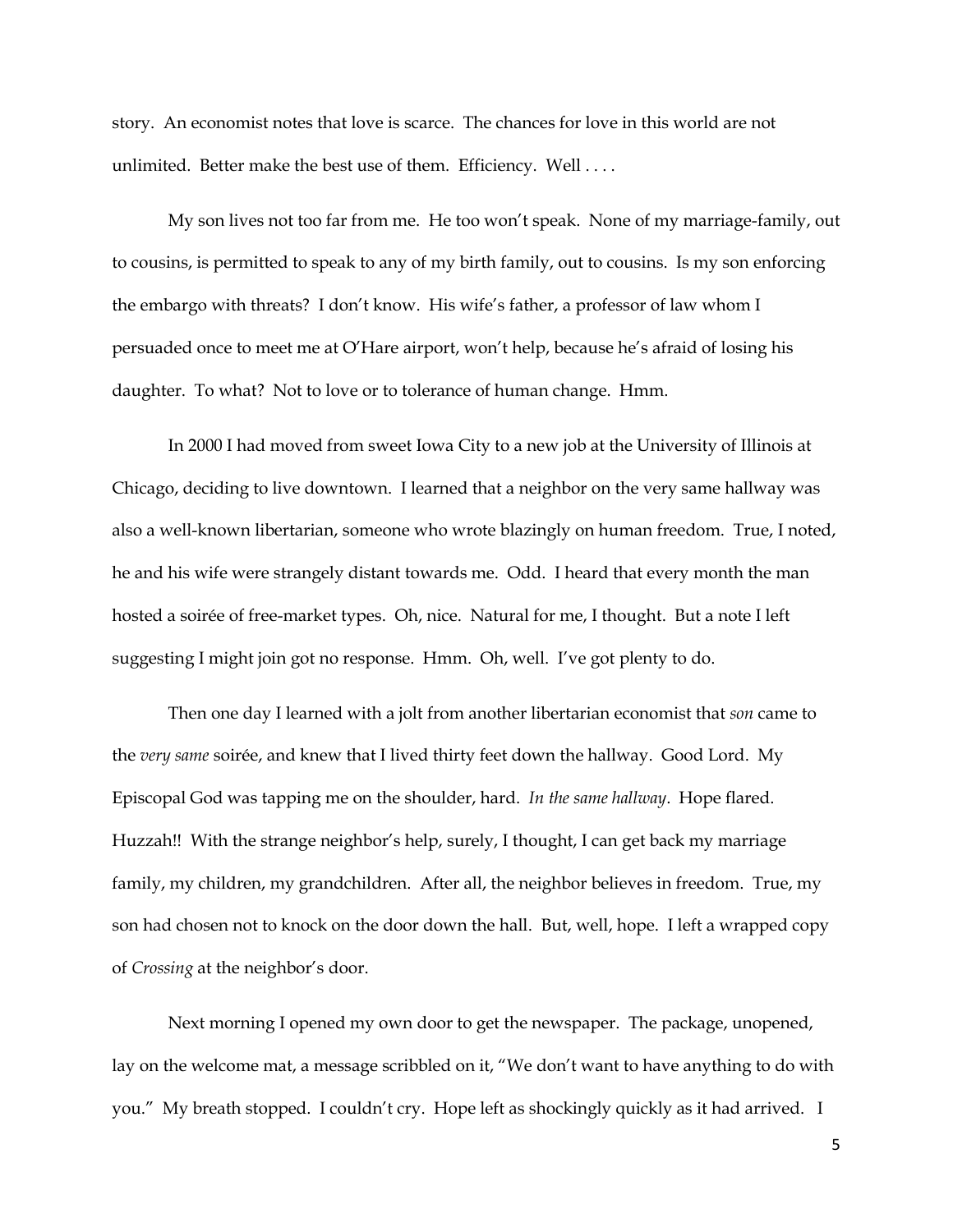thought: So that's why his wife so awkwardly wouldn't let her children collect Hallowe'en candy from my door last October. Not even to indulge the sentimental middle-aged lady down the hall. So-called lady. Thus freedom. Maybe my son had claimed to them that I had been an evil father or something. I don't know. By a decade later they had become at least ordinarily courteous in encounters on the elevator, and I invited them once by note to eat at my club. A note in return: "No, we are your son's friends." And so?

I have not seen his children, now in college or high school, or my daughter's child, just now in school. The forbidding of children and grandchildren was at first like being stabbed in the chest, the knife twisted in the wound. Early on, I would send Christmas gifts to the grandchildren. But I gave up after a while. Strange, isn't it, that I care about these offspring I've never seen? But there it is. Blood is thicker than water, I suppose.

What worries me most—with the decades, the stab wound hurts less—is the loss to my children and then their children. I would have been a good father, an aunt, whatever you want to say, and anyway a grandparent, nearby and visiting in out of state. Youngsters benefit from having more people in their lives, more models of how to live and to love. Maybe my children think it's catching. I have a lesbian friend who was kept from her beloved nieces and nephews on such grounds. No queers here. I had imagined I had raised my kids in liberal Iowa City to be liberals. Or even libertarians.

Both my children seem, the Lord be praised, so far as one can judge without contact, to be happy and safe, successful in their professions and good as parents. So perhaps I should quit whining.

One more story. I used very occasionally to drive by my son's house. Nothing *too* creepy, understand, perhaps a half dozen times over fifteen years of a minute or so of mournful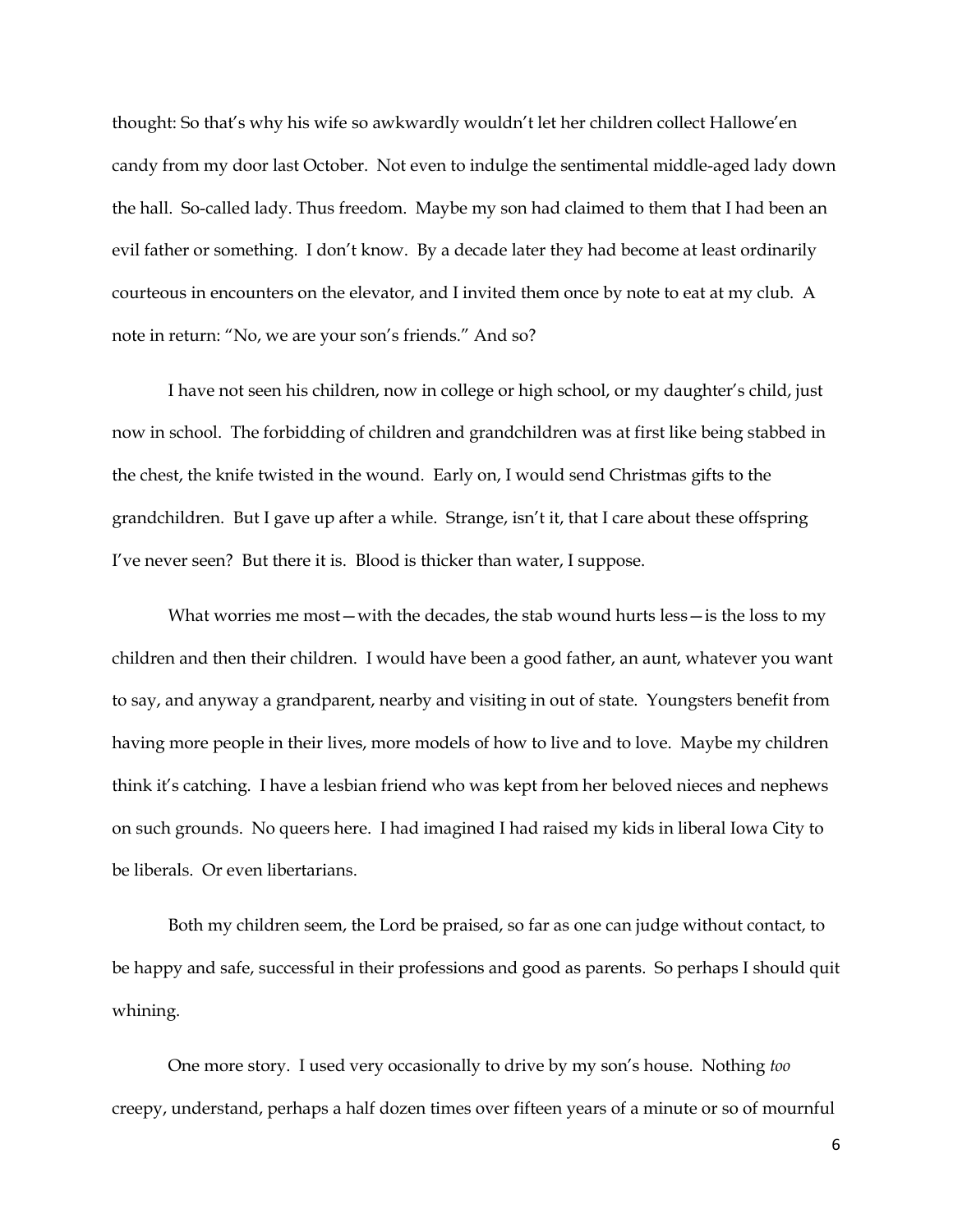looking at the cute house they had on a quiet, tree-lined street in a gentrifying neighborhood, and then driving ruefully on. Once I caught sight of his shape through the blinds in the upstairs front window. Oh, my son, my son, my first born.

It turned out that the only mechanic who could service my charming little Smart auto canary yellow with a black racing stripe—was located six blocks from my son's house. One autumn day driving back from the mechanic, in a burst of courage, or a burst of the foolhardiness I exhibited in the old meeting with my daughter, I stopped and knocked on the front door. This is the time, I thought. It's been twenty-two years. Be calm and loving.

No answer. The next-door neighbors were out in their front yard raking leaves. "They aren't there now." Uh, well, I'll wait. "It'll be two weeks! The house has been rented to a movie company for a set. The family went to a hotel."

Gak. The one time I knock at his door, Hollywood intervenes. My Anglican God has a wicked sense of humor.

§

How are your relations now with your sister?

## Excellent.

It took a few years. When she was chasing me around the country in the autumn of 1995 with clueless judges and prosecutors and psychiatrists in tow, she was having, I realized, her own problems. I joke that without her crazy attempts to prove me crazy the book would have been terminally boring: "I decided to change. Did. All is well." (I also joke that I am the only person in most rooms who has been certified sane by psychiatrists *four* times. "As far as I know, everyone here is secretly a complete loony. Not me!")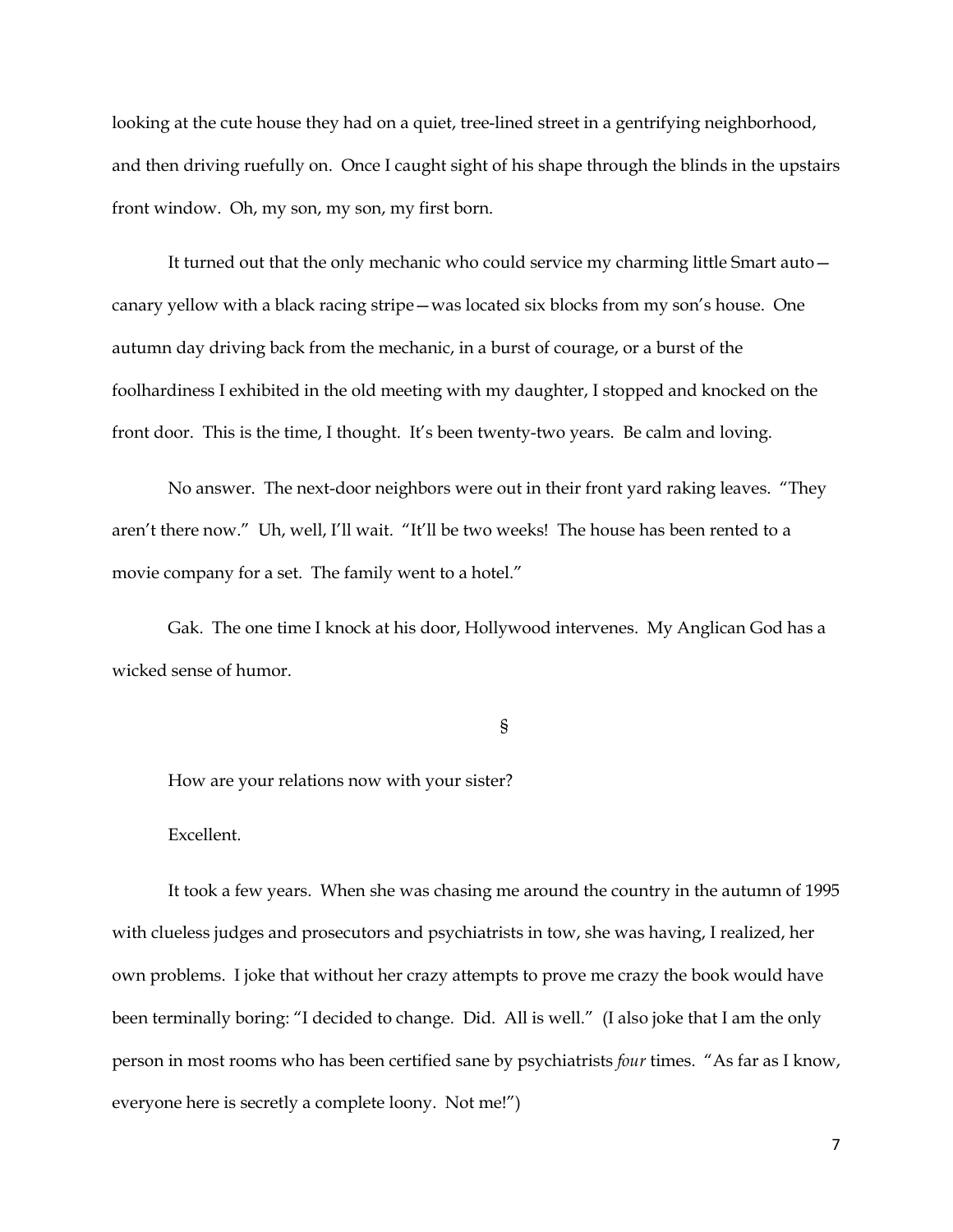When I visited for three months in 2000 at the University of California at Riverside, close to Los Angeles, a Hollywood producer approached me about turning *Crossing* into a movie. Later a playwright colleague at UIC proposed a play. Not that either would actually have happened, given the odds. But anyway, drama needs conflict. My sister certainly provided it.

But in such a drama she would of course be the heavy. After the initial vanity-feel of the prospect wore off, I realized that I couldn't possibly do that to my sister—the sweet little six year old in 1959 in her rabbit-fur coat, she and my brother sung to sleep by their older brother's folk singing in the 1960s, the grown woman in the 1980s the brilliant academic psychologist consulting her academic brother on the family business of professing. I love my sister and my brother. More of that thick blood, I suppose. (My brother, a playwright, never had much trouble with my change. He was like my cousin Phil, and so many other loving men.)

I forgave her after a couple of years. (I had forgiven her co-conspirator in the crazy autumn of 1995 by postcard, in about 1998. He was a professor I had caused to be hired at the University of Chicago. Once, showing a friend around the famous Department of Economics, I knocked on his door, but he became angry and would not talk. So strange are people, that if they do you damage, they remain angry. . . at you).

My sister and I for some years traded mollifying emails. She wouldn't actually apologize, but invited me to a Christmas party in her Tucson home to which my mother, who lived then in New Hampshire, was going to come. Yet later on the phone we quarreled, and she withdrew the invitation. I replied, "No. To hell with you. I'm coming, to see my mother," and did, arriving from Chicago in the middle of the party. My sister was coldly courteous, as suited our mutual moods. Next morning I came out of the guest room, and saw her working on lastnight's pile of dishes. I saw, too, that the rug needed vacuuming, so without devoting much

8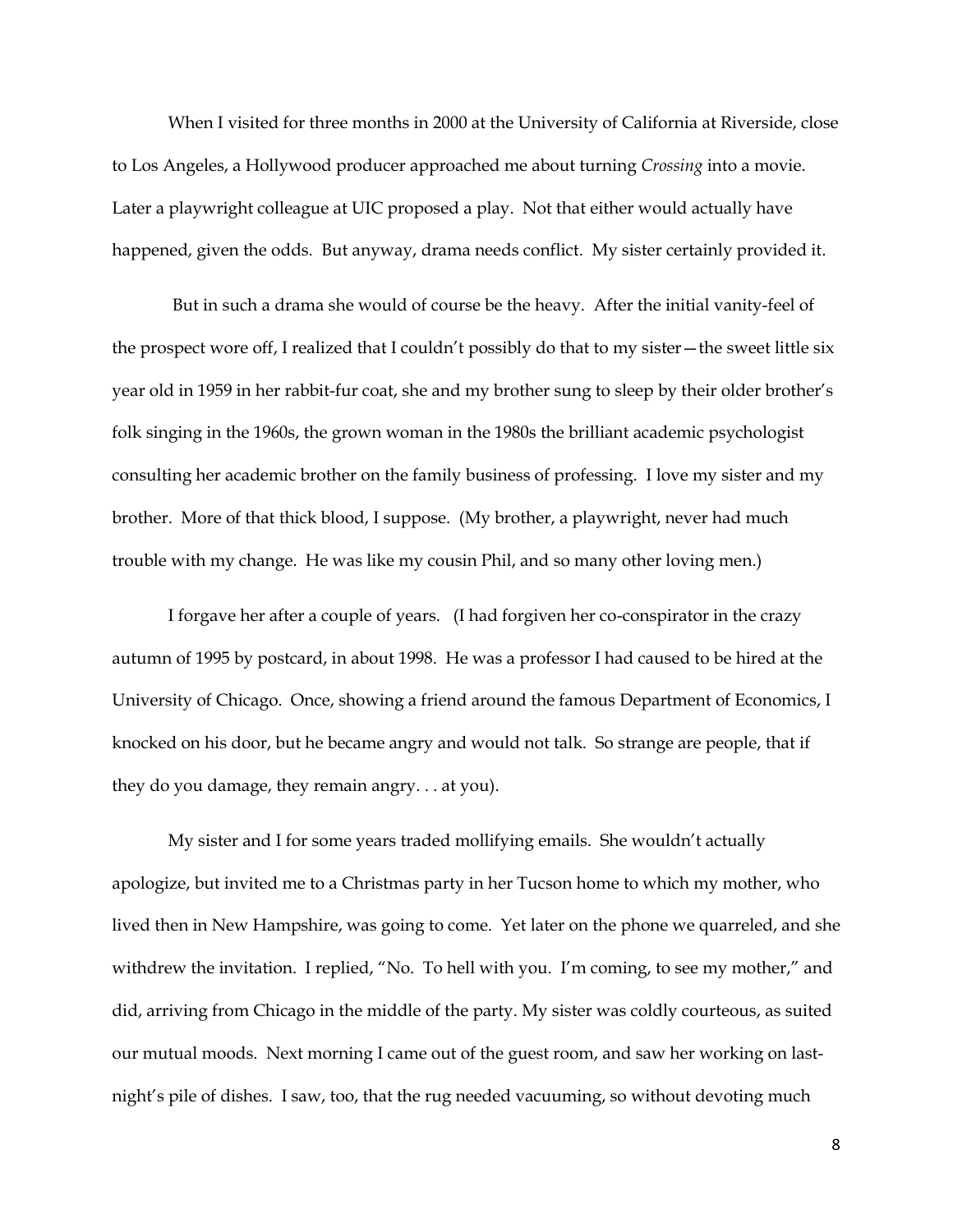thought to the matter I found the vacuum and started running it. Then I noticed her looking at me strangely. I fancy that it was the first time she viewed me as an actual, if honorary, woman. The woman saw the dirty rug, and without being ordered to, cleaned it.

Well, maybe that's not how she felt. But anyway, we are now close and easy. She lost a beloved older brother but gained a close sister. A paradox. Am I her older sister, or in fact much younger? Ha, ha.

§

How does a new gender feel after all these years?

Great.

Most decisions leave at least a small regret, a 4:00 a.m. wakefulness. Did you marry the right person? (In my case, yes.) Did you choose the right profession? (In my case, yes.) Should Donald have stayed at his beloved University of Chicago, which in 1980 he left from irritation at the reluctance in the Economics Department, though not in History, to promote him right away to full professor? (A hard one, that; but on the whole, yes.) But becoming Deirdre has evoked not the slightest passing instant of regret. Not once. *Nada*.

It's about feeling comfortable in your own skin, as we say, not pleasure. But there are pleasures, certainly. I spoke in *Crossing* of the friendship of women. The list at the beginning of the book of the hundreds of women who eased my way would be much longer now, adding Amity C., Andrea B., Anne H., Anne Mc., Anne Mc., Anya R., Barbara C., Bodhil J., Candace A., Carmel C., Carolyn T., Charlotte K., Christiane B., Corine v.D., Deb P., Diane G., Donna C., Doreen B., Elizabeth B., Elizabeth H., Fieke v.d.L., Gail P., Gillian W., Greitjie V., Helen R., Helene A., Ingrid G., Jane  $N_1$ ., Jane  $N_2$ ., Jane T., Joanna S., Judith v.O., Judy V.H., Julie A., Karen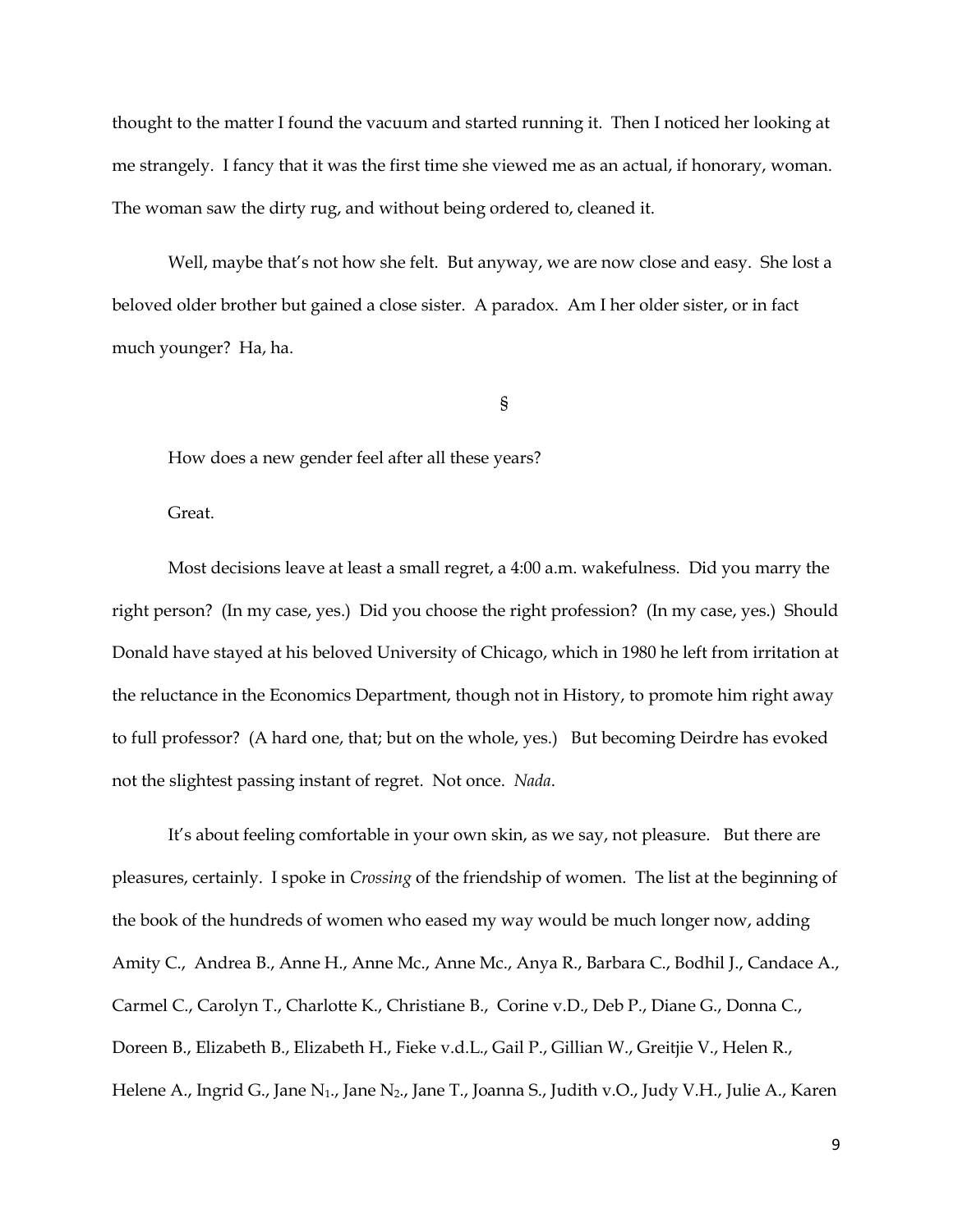H., Kate Mc., Kathy N., Kim C., Laura Mc., Lissa H., Lynn C., Lynn J., Margaret R., Marilyn R., Mary Lou W., Maxine B., Natalie M., Pat H., Renée J., Ria O., Robin B., Sandra P., Sarah M., Stephanie V., Susan H<sub>1</sub>., Susan H<sub>2</sub>., Susan M., Virginia W.

Women do cooperate. (So do men, but in a different way.) My women's group at Grace Place Church has been supportive, and I to them. All for one and one for all, you might say. Listening, sharing our lives, an encouragement here, a fun movie outing there, a sensitive inquiry as to how things are going, help with the housework when you fall into a depression, a long road trip to southern Indiana praying and singing around a campfire at night. Michael, row the boat ashore. Amazing grace.

A lesbian colleague in economic history invited me a couple of times to her house in Evanston to what I learned was a big annual event among American lesbians—the Super Bowl. About fifteen women gathered on the big night, but only one of the women and I bothered to look at the game. I noted trap blocks on the line, and discussed them with the lone football fan. But even she and I were not all that interested in it. We all brought a covered dish. Most of the evening was spent in deep talk. Not about football. On the other hand, I remembered a little party I had had for women friends in Iowa City during my last year there to watch the women's American soccer team defeat the Chinese in the World Cup. Still some deep talk and covered dishes, but we watched the game, too. The heck with the game. It was the friendship of women that mattered, to me and to them.

One December I went back to Australia, giving talks to thin gatherings of academics in the middle of their summer vacation, in cities that just happened each time to have the English touring team playing the Australians for the cricket prize known as The Ashes. Cricket is the only sporting passion left over from Donald. In Adelaide I stayed with an economist friend and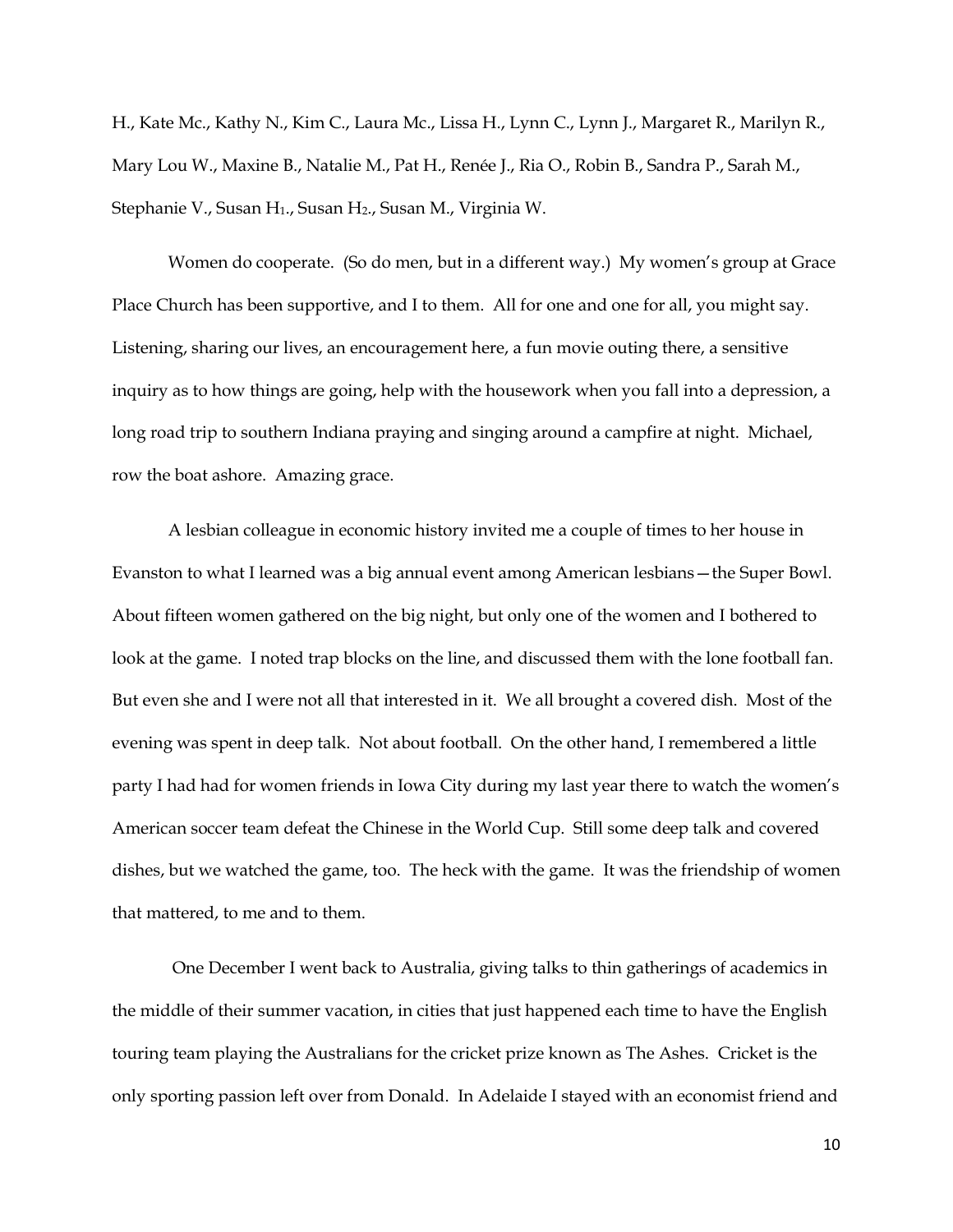his second, American wife. The husband and I would march off to watch the cricket every day, and she would pack lunches for us and send us off as though we were going down the pit to mine coal. So far as the fortunes of the English team that year was concerned, it might as well have been down the pit. On the last day, an hour before he was to take me to the airport, she said, "In a back closet I have some clothes I never wear. Do you want to try them?" Do birds fly? For an hour we rummaged through the closet, and I got outfits galore, two business suits, several tops, and on and on. They arrived by mail in Chicago a couple of months later. I've bought few clothes since then. The grace of women.

On another trip to what the Australians themselves call "Oz" (from "Aus-") I gave a gender talk at Sydney University, and there in the audience was sweet Kate Cummings. I went the next day up the coast on the train, and Kate met me at the little station near her new home with her girlfriend, and we had a jolly time. Kate had showed me in 1995 that a professional could Do It, she being an academic librarian. A couple of years later I went to New York City, staying in Kate's loving daughter's tiny Manhattan apartment, to see the opening night of a new play about crossdressers at a resort back in the 1950s. Kate, expert in such matters, had advised the playwright. We got to go backstage to praise the actors.

Delight. Pleasure. But identity on the women's team.

§

Have you had romance? No. Is it about sex? No. Do you care? No.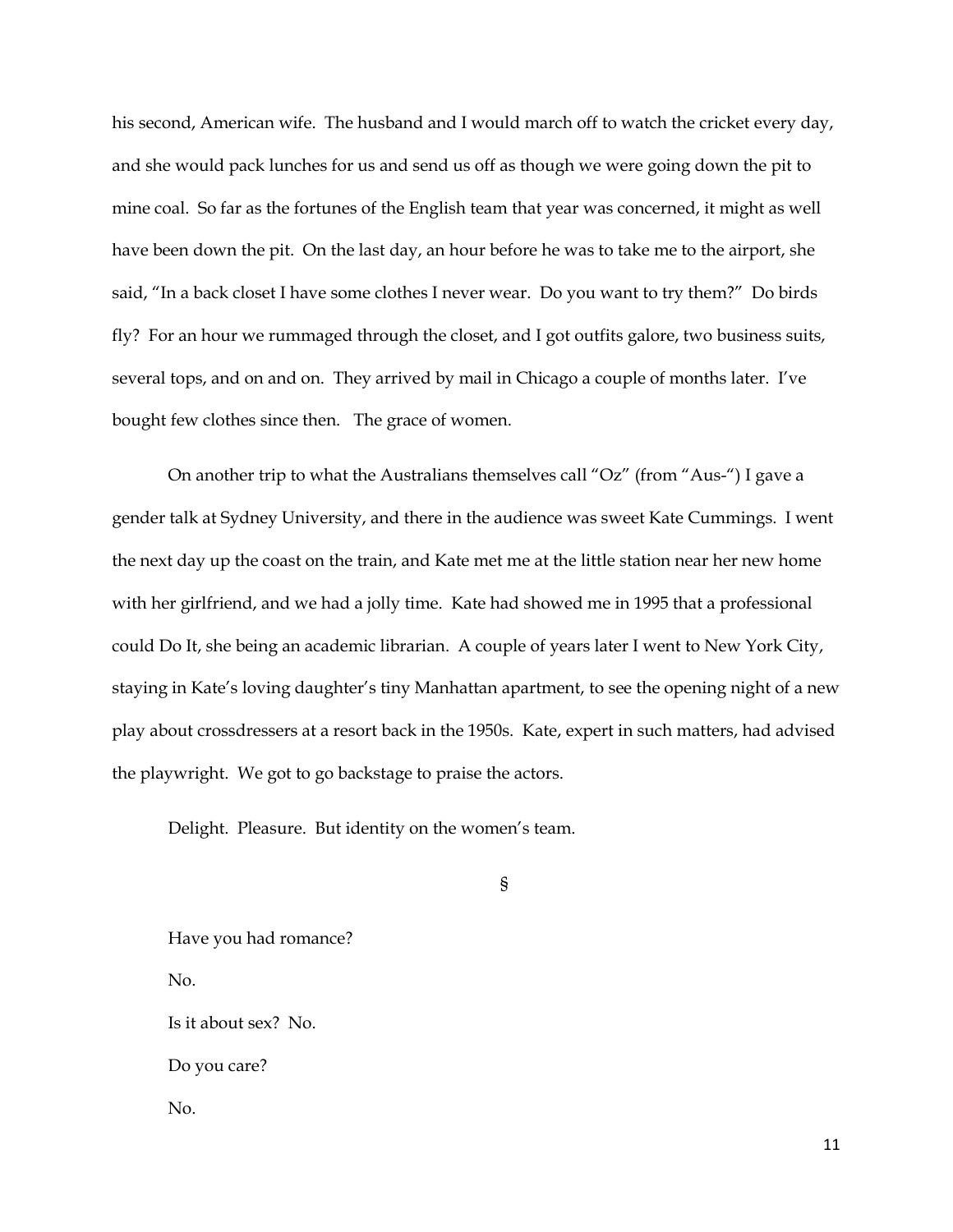When I moved from Iowa City to Chicago in 2000 I decided to do some video dating. I was not sexually attracted to women any more. Try men, I thought. Maybe some Big Joop will come along. Truth to tell, my surgery had left me without physical sexual feelings, which was no loss. It's a relief, actually, to stop the biological yearning. But it seemed appropriate and interesting, so I signed up with a respectable service downtown in Chicago, at which you made a video of yourself and the men chose you, like one of those hideous mixer dances we used to have at Harvard with Wellesley in the 1960s. I leveled with the consultant, but she saw nothing wrong with keeping The Secret, at least on the video itself.

So I had some dates. One was with a guy who drove me to dinner in his Cadillac and spent the whole evening talking, talking, about (1.) his dead wife and (2.) his business. He didn't ask me anything. Not a word. Any woman here had that experience? He drove me back to my building, parked the car and waited for me to invite him up for, well, you know, we're all adults here. But I'm an old fashioned girl, and said Thank you for a lovely evening. Not. And scurried out of his car.

I had another date, with a guy who played the ponies, and I fantasized about becoming the girlfriend of a race-track man. I could do that. Another was a life coach. As soon as we met for lunch across the street from my place I could tell he didn't warm to me, though he was insightful and intelligent, as one might expect from his job. My problem was that I always told the men the next day, and they never came back. The life coach replied to my email saying, "Oh, that's why I didn't find you attractive." Well, thanks.

Finally I gave up. My girlfriends remind me that a tall, successful professional woman of a certain age will find it hard to get dates. Basically, impossible. Men are such dopes. Even without mention of The Other Matter. Join the crowd, dearie. I vaguely hoped that someone

12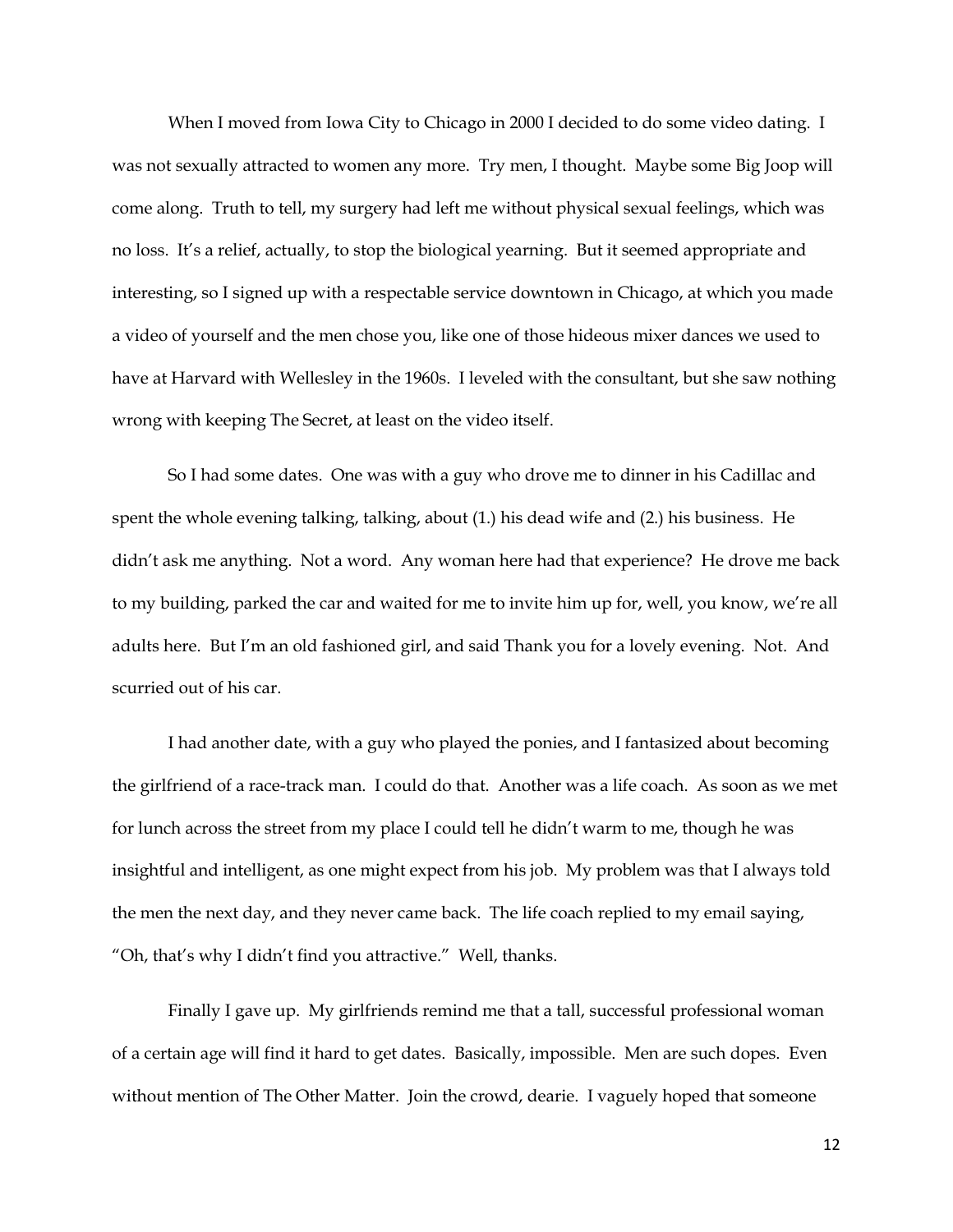who Already Knew would fall for me, but it never happened. I had people living with me frequently, because my loft is large and it seems only Christian (or Muslim or Hindu) to share it with people having a hard time, and with a stream of out-of-town visitors. It's nice to have a full house. I'm not lonely. But no romance.

§

Whacky and touching experiences abound.

In 2018 I gave to an enthusiastic audience including a cousin of mine a talk on, of all subjects, transsexuality and . . . economics at, of all places . . . the Central Intelligence Agency. If a transgender spy was threatened by the Russians with revealing her former gender, I suppose she would reply, "Feel free, fellas." No blackmail would be possible, no Putin puppies.

At my 35th Harvard College reunion, in 1999, the first one I attended as Deirdre, my classmates had been genial. A man who ran a big fish wholesaling firm in Boston and who had played on the football team I captained in high school gave me a kiss on the cheek. At a contradance on the Radcliffe quad I partnered for a couple of hours with a shy, tall classmate whom I hadn't known. The dance was elegant and fun, reminding me of square dancing with my wife in England and Sweden. I thanked the fellow afterwards, and he replied, by way of explaining why he didn't recognize me from college, "I didn't know many Radcliffe women." I unthinkingly replied, "Well, neither did I." Whoops. He looked at me strangely, but didn't get it. At my  $50<sup>th</sup>$  reunion in 2014 the Radcliffe women of my class invited me to join them in the big photo on the steps of Widener Library. Lovely! Only one woman, with whom I had thought I was having an affair in the spring of my freshman year, objected.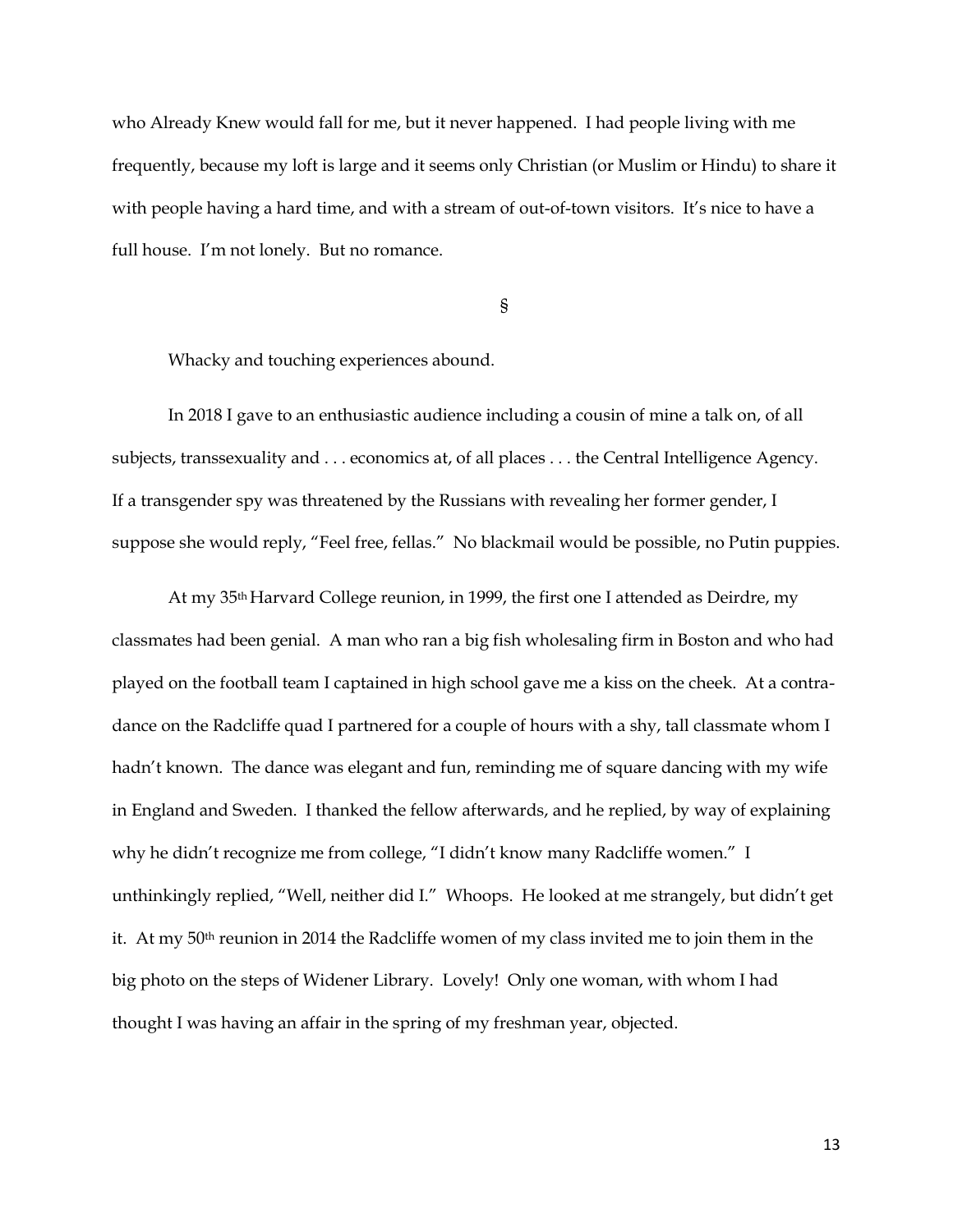During the late 1990s shortly after my transition I had called up a male dean at Harvard and asked him if Harvard could change my degree to the women's college, Radcliffe. "Oh, I don't think we can do that." "But the U. S. State Department," I whined, "had no trouble changing my passport from male to female." Pause. Then with a smile in his voice, "Yes. But Harvard is older than the U.S. Department of State." Goodness. Some things never change.

When I gave a short talk to that  $50<sup>th</sup>$  reunion I had meant to include the story as the punch line. It would have brought down the house. But my speaking technique, to avoid stuttering, is to simply stand and deliver, so I forgot. My classmates and spouses seemed to like the talk anyway. As I rolled my suitcase out of Adams House on the last day, a classmate I hadn't known passed me, and a little down the street he turned and hailed, "Deirdre, we love you." Sweet man. Sweet, tangled life of work and love¸ experienced and missed.

## §

There's a politics to it. We Americans live in a free country, as we like to affirm. Still, unlike, say, British or Dutch people, many Americans get really, really irritated when another American exercises her freedom. It's an old tension in American life.

Gender change I reckon is a freedom thing, one of a long line of liberations from 1776 on. My writings are increasingly focused on the slow decline since then of the privileged classes, who get irritated or worse by the actions of the non-privileged. In 1776 John Adams, who was no democrat, worried about opening the Pandora's box of, as the historian Alan Taylor put it, "promising equal rights in an unequal society": "There will be no end of it. New claims will arise. Women will demand a vote. Lads from 12 to 21 will think their rights not enough attended to, and every man who has not a farthing will demand an equal voice." He was right. The box could not be closed.